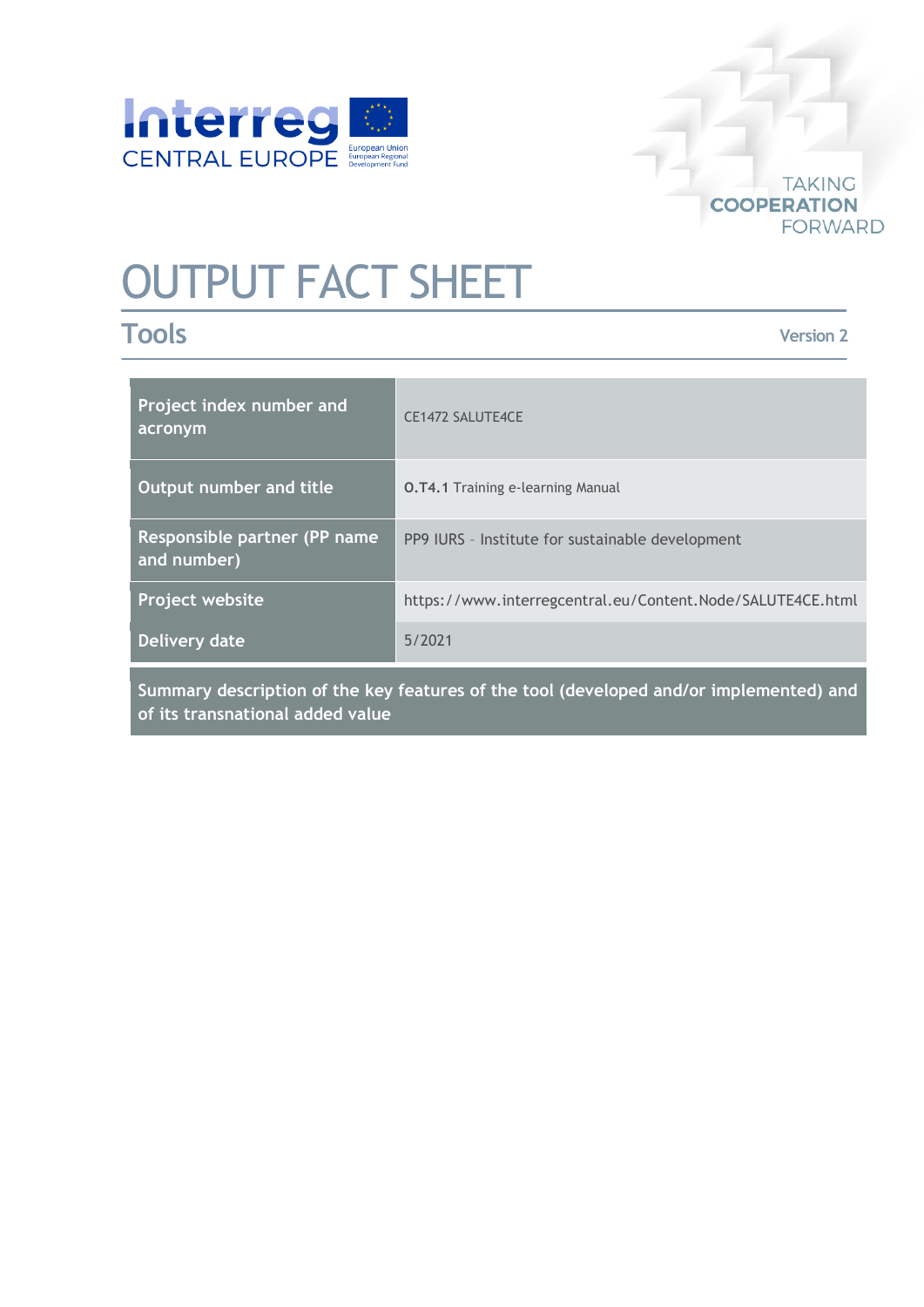



The problems associated with climate change are becoming an integral part of urban life, and it is therefore essential to focus on urban environmental and planning solutions that can improve this situation. The main challenge has been to develop a tool that is able to convey information in a concise yet sufficiently detailed way. It was a great challenge to balance the scientific and practical perspectives. The Training manual is set up to guide the participants from the general to the specific, so that the participant can test himself if he has understood the issue and if he will be able to imply it in his territory.

The main objective is to give the most comprehensive background along with recommendations on how the trainee can proceed.

The training manual is basically based on a distance learning system, where the trainee can visit the course on his/her own without having to register, go through all the chapters and get a sufficient overview. The teaching method is online distance learning.

The training was prepared in close cooperation with all project partners. The individual partners contributed to their chapters. The course content was discussed. UEA issues are international in nature. The differences are rather in the degree of application in the territory.

The target groups were students, architects, urban planners, municipal representatives and the professional public.

All these groups can use the manual for their own self-education. In the preparation process, the comprehensibility, comprehensibility, comprehensiveness and user friendliness of the document were tested by selected experts.

In essence, it is not a training but rather a tool for a continuous learning process. With its online concept, it allows the involvement of a large number of potential participants. The entire document is in English, thus giving the possibility of virtually unlimited access and ensuring its international use.

### **NUTS region(s) where the tool has been developed and/or implemented (relevant NUTS level)**

- PL22, Śląskie
- DED2, Dresden
- DEG0, Thüringen
- ITC1, Piemonte
- ITC1, Piemonte
- CZ08, Moravskoslezsko
- SK03, Stredné Slovensko